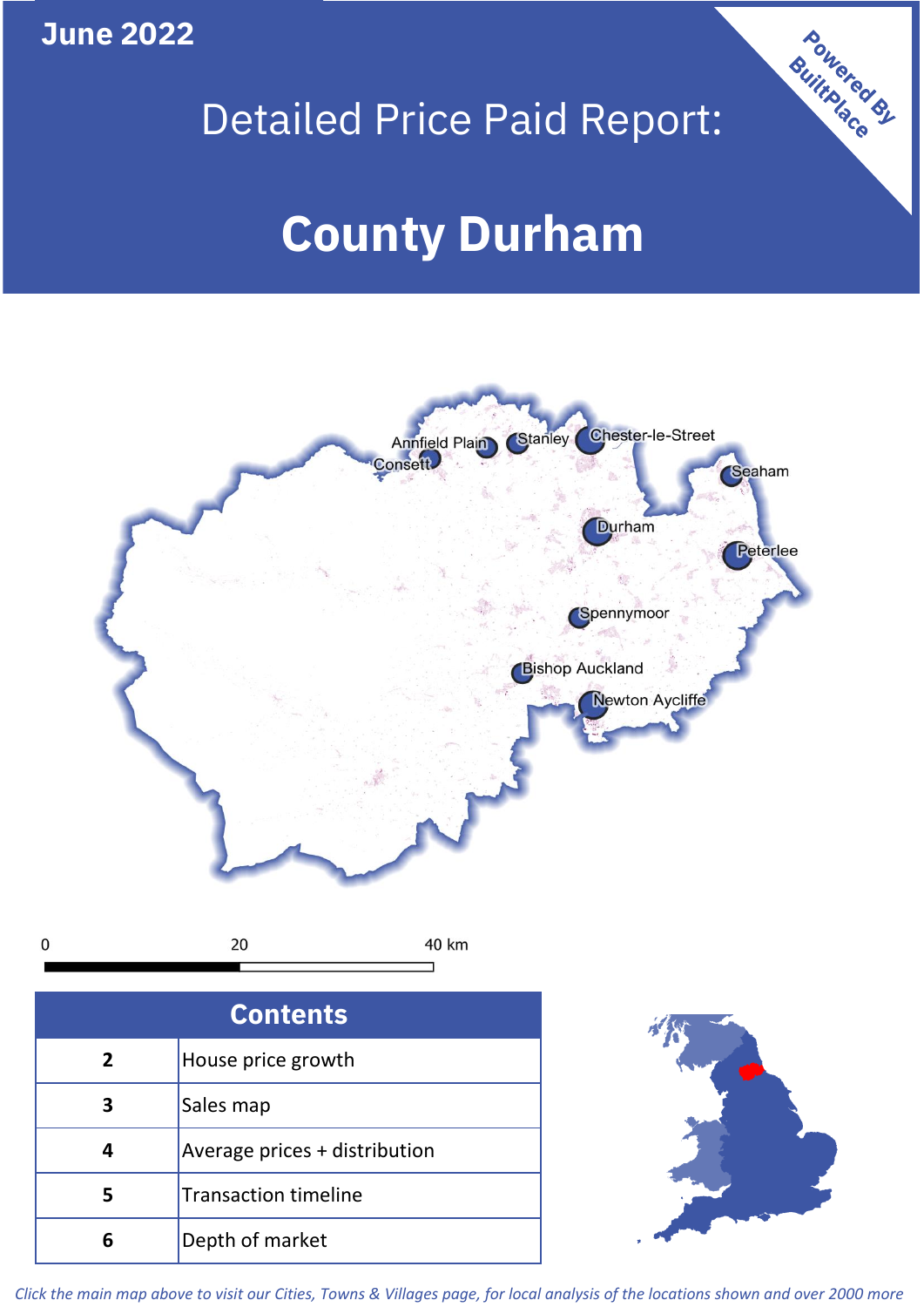#### **Headline Data**

|                     | <b>Current level</b> | 3 month | <b>Annual</b> | 5 year | 10 year |
|---------------------|----------------------|---------|---------------|--------|---------|
| <b>House prices</b> | £126,016             | 2.8%    | 10.8%         | 26.9%  | 26.7%   |
| <b>Transactions</b> | 8,141                | $-8.2%$ | 15.8%         | 3.1%   | 53.1%   |

#### **House Price Growth (April 2022 data)**

#### *Annual Change in House Prices*



House prices in County Durham grew by 10.8% in the 12 months to April 2022 (based on 3-month smoothed data). By comparison national house prices grew by 10.7% and prices in the North East grew by 9.5% over the same period.

County Durham house prices are now 2.3% above their previous peak in 2007, compared to +11.2% for the North East and +52.9% across England.



#### *Year-To-Date Change in House Prices, December to April*

Local prices have grown by 2.1% in 2022 so far, compared to growth of 3.5% over the same period last year.

#### *Source: OS OpenData; UK House Price Index (Contains HM Land Registry data © Crown copyright)*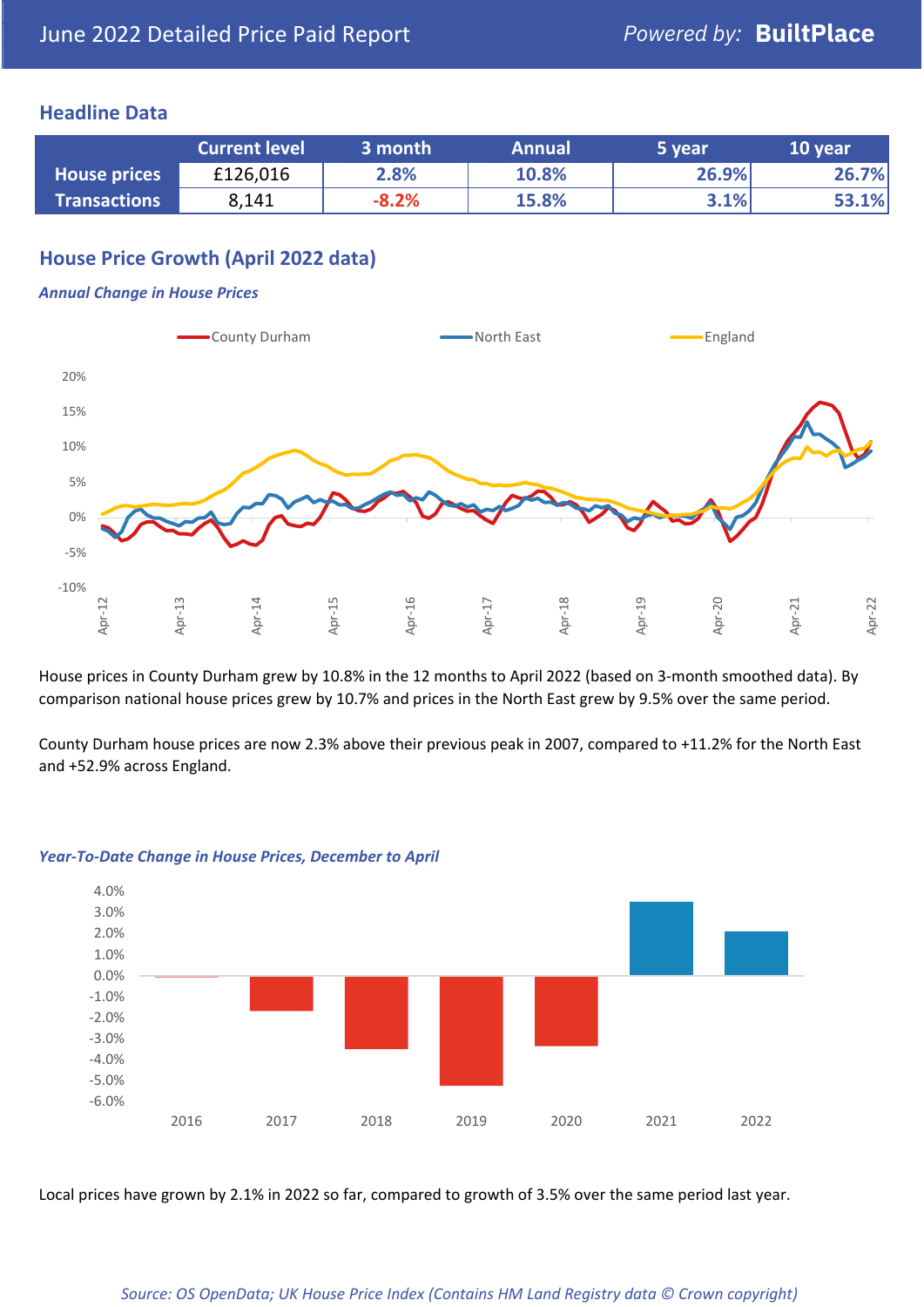### **House Price Map**

*12 months to April 2022*



*Each point is one postcode, coloured by the average value relative to all sales in this local authority (price bands are LA-specific quintiles).*

**Map Key**

| Min      | <b>Max</b> |                            |
|----------|------------|----------------------------|
| Up to    | £62,000    | 1st quintile / lowest 20%  |
| £62,000  | £88,000    | 2nd quintile               |
| £88,000  | £128,000   | 3rd quintile               |
| £128,000 | £193,000   | 4th quintile               |
| £193,000 | and over   | 5th quintile / highest 20% |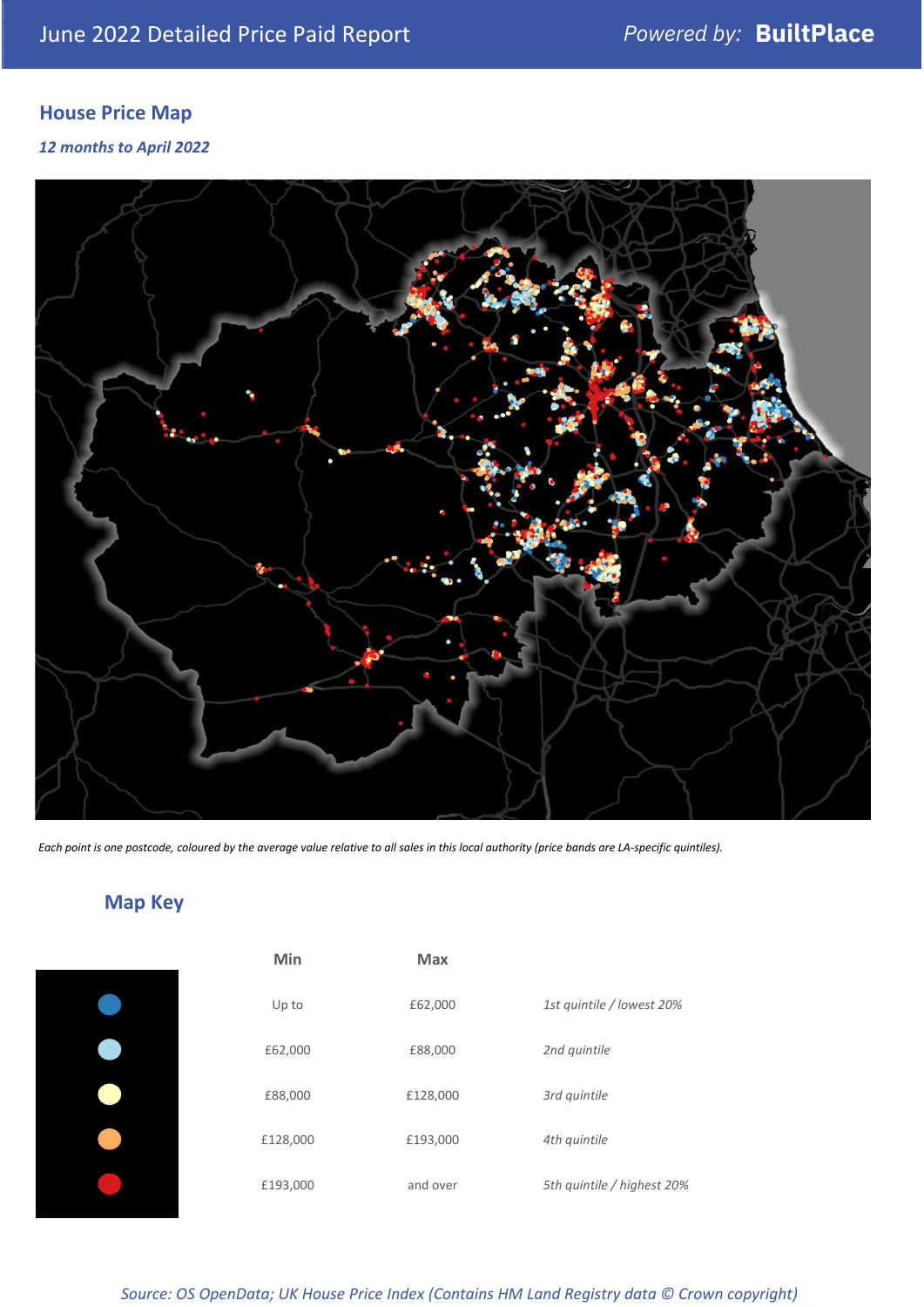### **Average House Price by Property Type**

#### *12 months to April 2022*



|                 | <b>New</b> | <b>Second hand</b> |  |  |
|-----------------|------------|--------------------|--|--|
| <b>Flat</b>     | £219,950   | £98,722            |  |  |
| <b>Terraced</b> | £136,011   | £92,933            |  |  |
| Semi-detached   | £172,981   | £133,908           |  |  |
| <b>Detached</b> | £277,376   | £269,366           |  |  |

#### **House Price Distribution by Year**

*All properties, by price band and calendar year (2020 = year to date)*

|                    | 1997 | 2002 | 2007 | 2012 | 2017 | 2019 | 2020 |
|--------------------|------|------|------|------|------|------|------|
| <b>Under £100k</b> | 94%  | 83%  | 46%  | 50%  | 49%  | 47%  | 52%  |
| £100-200k          | 6%   | 14%  | 43%  | 38%  | 37%  | 34%  | 31%  |
| £200-300k          | 0%   | 2%   | 9%   | 8%   | 10%  | 12%  | 10%  |
| £300-400k          | 0%   | 0%   | 2%   | 2%   | 3%   | 4%   | 4%   |
| £400-500k          | 0%   | 0%   | 1%   | 1%   | 1%   | 2%   | 2%   |
| £500k-1m           | 0%   | 0%   | 0%   | 0%   | 1%   | 1%   | 1%   |
| £1-2m              | 0%   | 0%   | 0%   | 0%   | 0%   | 0%   | 0%   |
| <b>Over £2m</b>    | 0%   | 0%   | 0%   | 0%   | 0%   | 0%   | 0%   |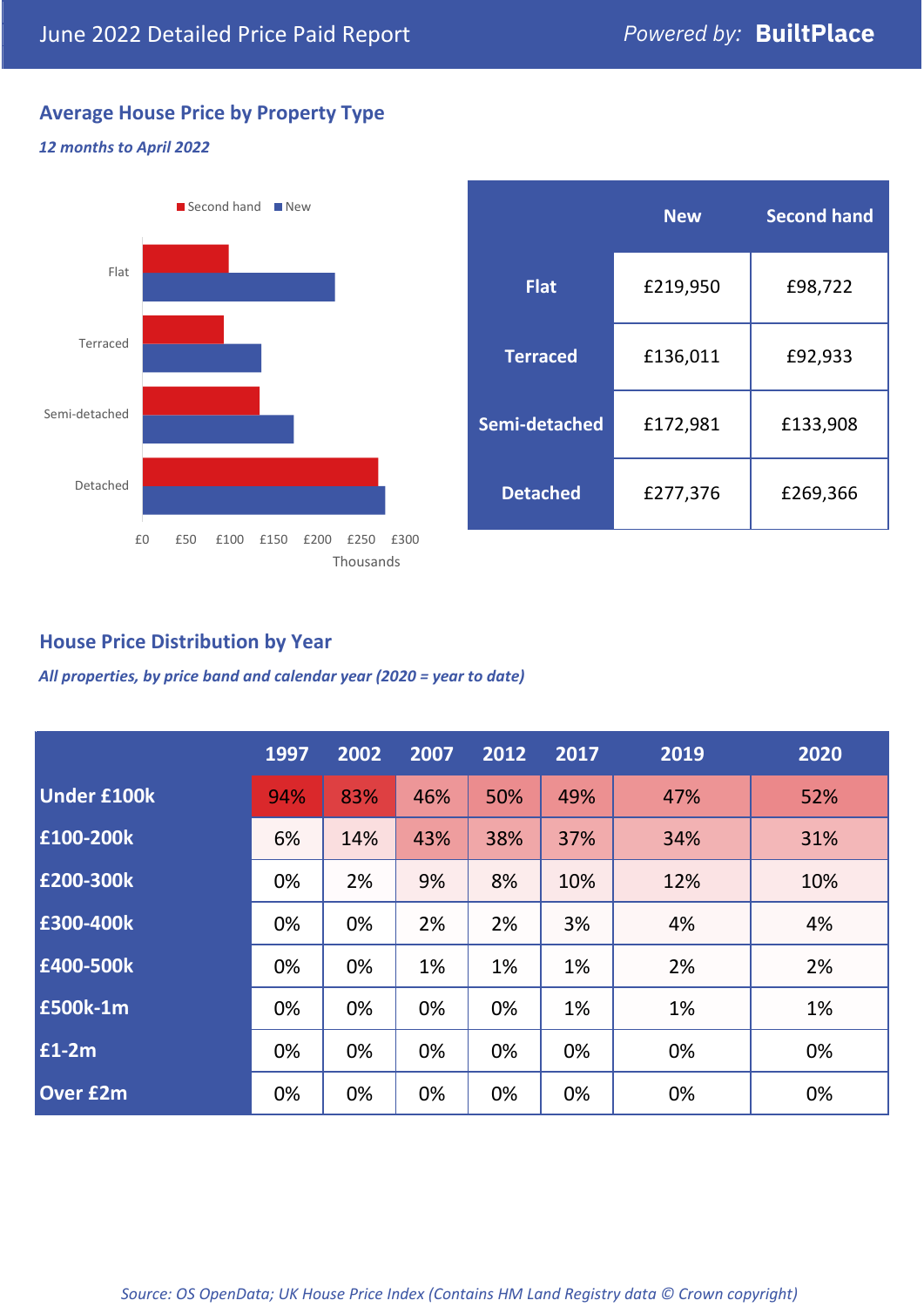### **Transactions (February 2022 data)**

*Annual Transactions, Indexed (2001-05 average = 100)*



There were 8,141 transactions in County Durham during the 12 months to February 2022. This is 72% of the average from 2001-05 and suggests activity is below pre-downturn levels.

Transactions in County Durham have grown by 11.3% since 2014, compared to changes of +3.7% for North East and - 7.7% for England.



#### *Cash and New Build Sales as % of Total, by Year*

*Note: The data on this page EXCLUDES transactions identified as transfers under a power of sale/repossessions, buy-to-lets (where they can be identified by a mortgage), and transfers to non-private individuals - i.e. it comprises only Land Registry 'A' data.*